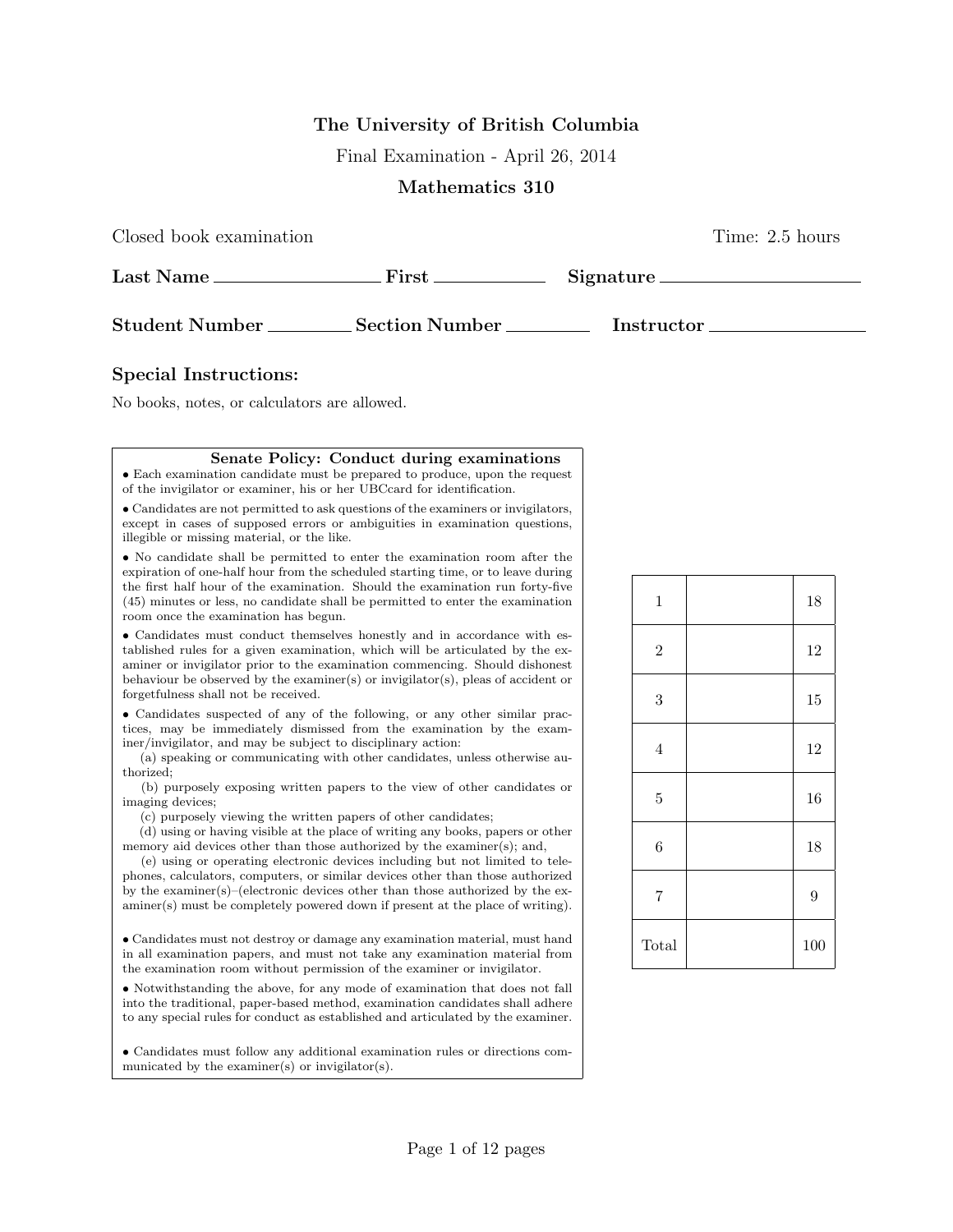[18] **1**. Label the following statements as TRUE or FALSE. You do not need to justify your answer.

(a) In any vector space *V* over a field  $\mathbb{F}$ ,  $ax = ay$  implies that  $x = y$  for any  $x, y \in V$  and any  $a \in \mathbb{F}$ .

Answer:

(b) Let *W* be the *xy*-plane in  $\mathbb{R}^3$ ; that is  $W = \{(a_1, a_2, 0) \mid a_1, a_2 \in \mathbb{R}\}$ . Then *W* is a subspace of  $\mathbb{R}^3$  and W is isomorphic to  $\mathbb{R}^2$ .

Answer:

(c) There exists a linear transformation  $T : \mathbb{R}^4 \to \mathbb{R}^3$  such that  $T(0, 0, 1, -1) = (1, 1, 0)$  and  $T(0, 0, -3, 3) = (-1, -1, 0).$ 

Answer:

(d) Any linear operator on a finite-dimensional vector space over a field F has a Jordan canonical form.

Answer:

(e) For every linear operator *T* on a finite-dimensional inner product space *V* and every ordered basis  $\beta$  for *V*, we have  $[T^*]_{\beta} = ([T]_{\beta})^*$ .

Answer:

(f) Let *V* be a finite-dimensional inner product space *V*. If *T* is a normal operator on *V* and *x* is an eigenvector of *T*, then *x* is also an eigenvector of  $T^*$ , where  $T^*$  is adjoint of the operator *T*.

Answer: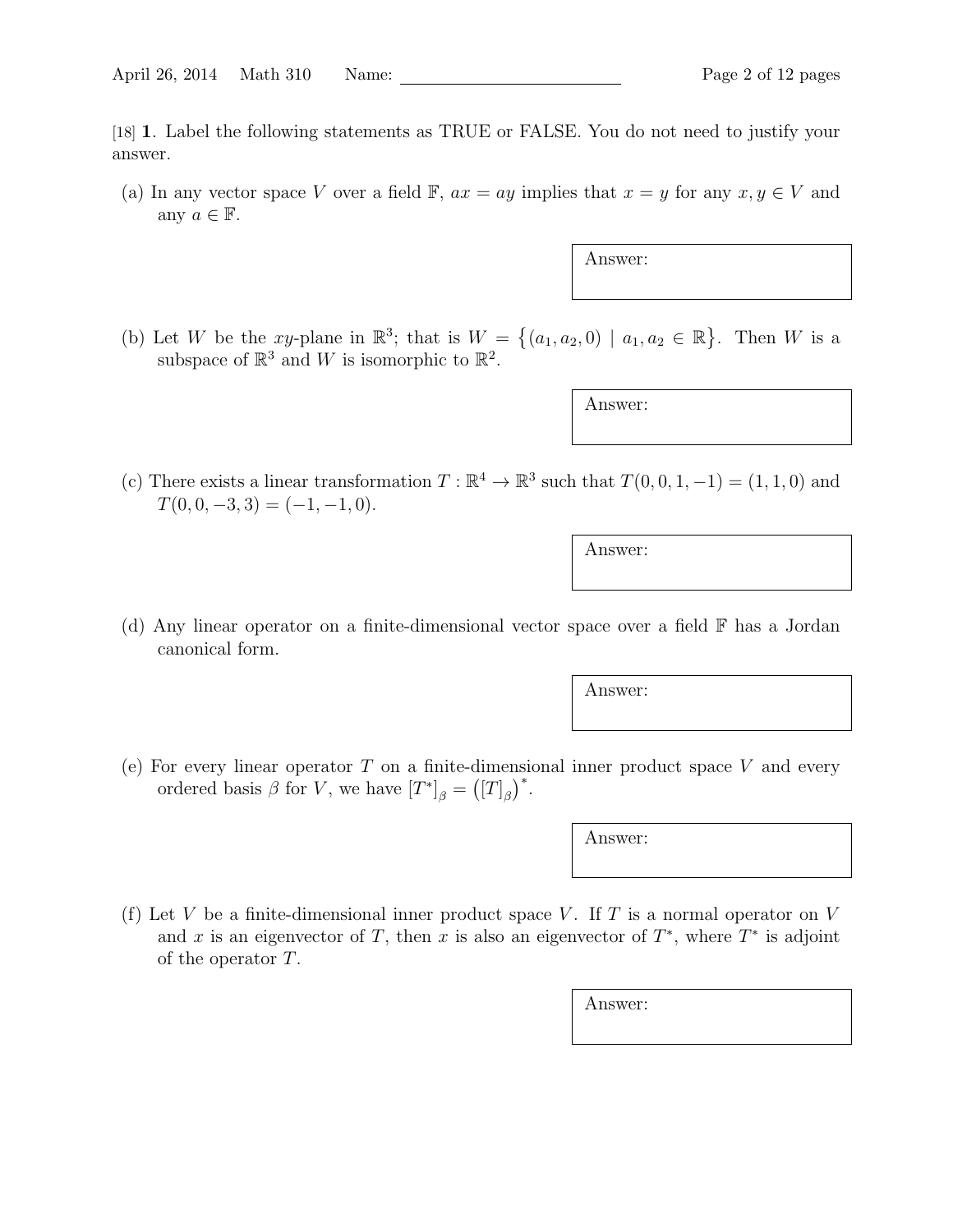[12] **2**. Let  $\beta = \{v_1, v_2, \dots, v_n\}$  be a basis for a vector space *V*.

(a) Prove that the following set

$$
\gamma = \{v_1 + v_2 + \dots + v_n, v_2 + v_3 + \dots + v_n, \dots, v_{n-1} + v_n, v_n\}
$$

is also a basis for *V* .

(b) If 
$$
x \in V
$$
 and  $[x]_{\beta} = \begin{pmatrix} 1 \\ 2 \\ \vdots \\ n \end{pmatrix}$ , find  $[x]_{\gamma}$ .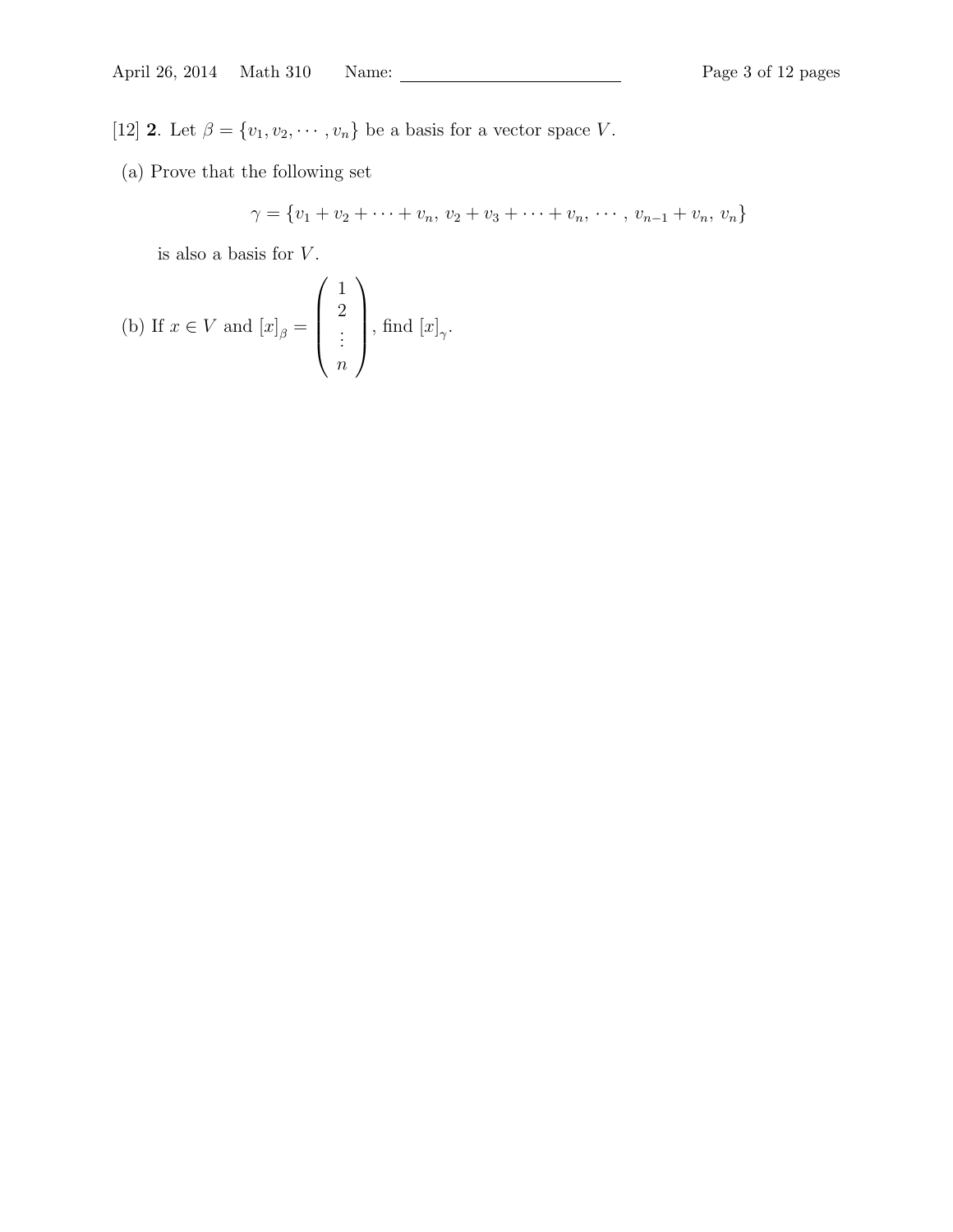[15] **3**. Define  $T: M_{2\times2}(\mathbb{R}) \to P_2(\mathbb{R})$  by

$$
T\left(\begin{bmatrix} a & b \\ c & d \end{bmatrix}\right) = (a+b-2c) + (2b-4c+2d)x + (a-d)x^2,
$$

where  $a, b, c, d \in \mathbb{R}$ . Let

$$
\beta = \left\{ \left( \begin{array}{cc} 1 & 0 \\ 0 & 0 \end{array} \right), \left( \begin{array}{cc} 0 & 1 \\ 0 & 0 \end{array} \right), \left( \begin{array}{cc} 0 & 0 \\ 1 & 0 \end{array} \right), \left( \begin{array}{cc} 0 & 0 \\ 0 & 1 \end{array} \right) \right\}
$$

and  $\gamma = \{1, x + 2, x^2\}.$ 

- (a) Find  $[T]_A^{\gamma}$ <sup>γ</sup><sub>β</sub>, where  $[T]$ <sup>γ</sup><sub>β</sub> *β* is the matrix representation of *T* in the ordered bases *β* and *γ*.
- (b) Find a basis for the kernel  $N(T)$  of  $T$ .
- (c) Determine if *T* is onto.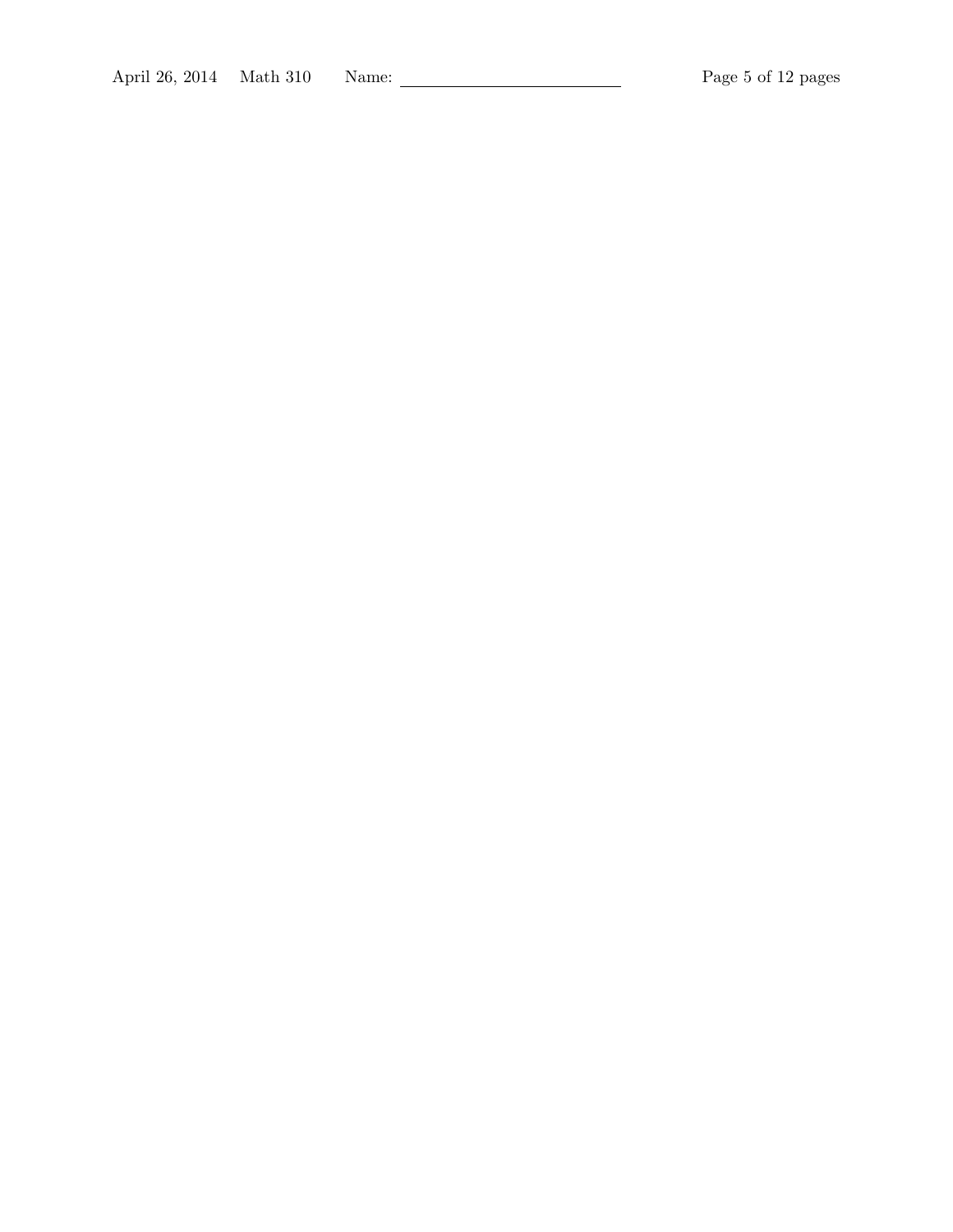[12] **4**. Let  $V = \mathbb{R}^3$  and define  $f_1, f_2, f_3 \in V^*$  as follows:

$$
f_1(x, y, z) = x - 2y + 3z
$$
,  $f_2(x, y, z) = 2y - z$ ,  $f_3(x, y, z) = 3z$ ,

where  $(x, y, z) \in \mathbb{R}^3$ .

- (a) Prove that  $\{f_1, f_2, f_3\}$  is a basis for the dual space  $V^*$ .
- (b) If  $\{v_1, v_2, v_3\}$  is the basis for *V* for which  $\{f_1, f_2, f_3\}$  is the dual basis, find the vector  $v_3$ .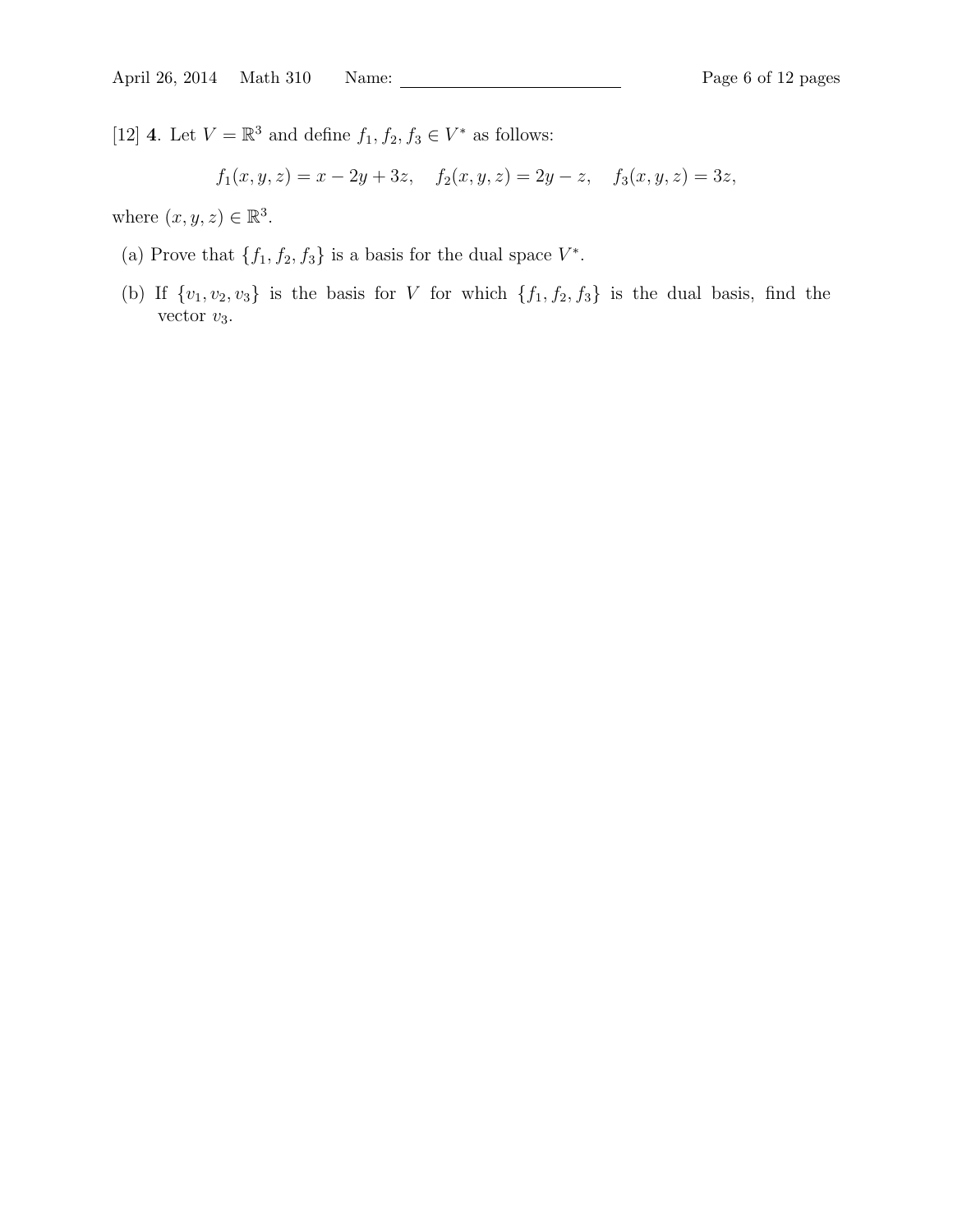April 26, 2014 Math 310 Name: Page 7 of 12 pages

[16] **5**. Let  $A =$  $\sqrt{ }$  $\overline{1}$ 1 1 1 *−*1 3 2 0 0 2 1 , and let  $L_A : \mathbb{R}^3 \to \mathbb{R}^3$  be the linear operator defined by  $L_A(x) = Ax$  for  $x \in \mathbb{R}^3$ .

- (a) Find a basis for each eigenspace of *LA*.
- (b) Find a basis for each generalized eigenspace of *LA*.
- (c) Find a Jordan canonical basis  $\gamma$  for  $L_A$ .
- (d) Find a matrix  $Q$  such that  $J = Q^{-1}AQ$ , where  $J$  is a Jordan canonical form for  $A$ .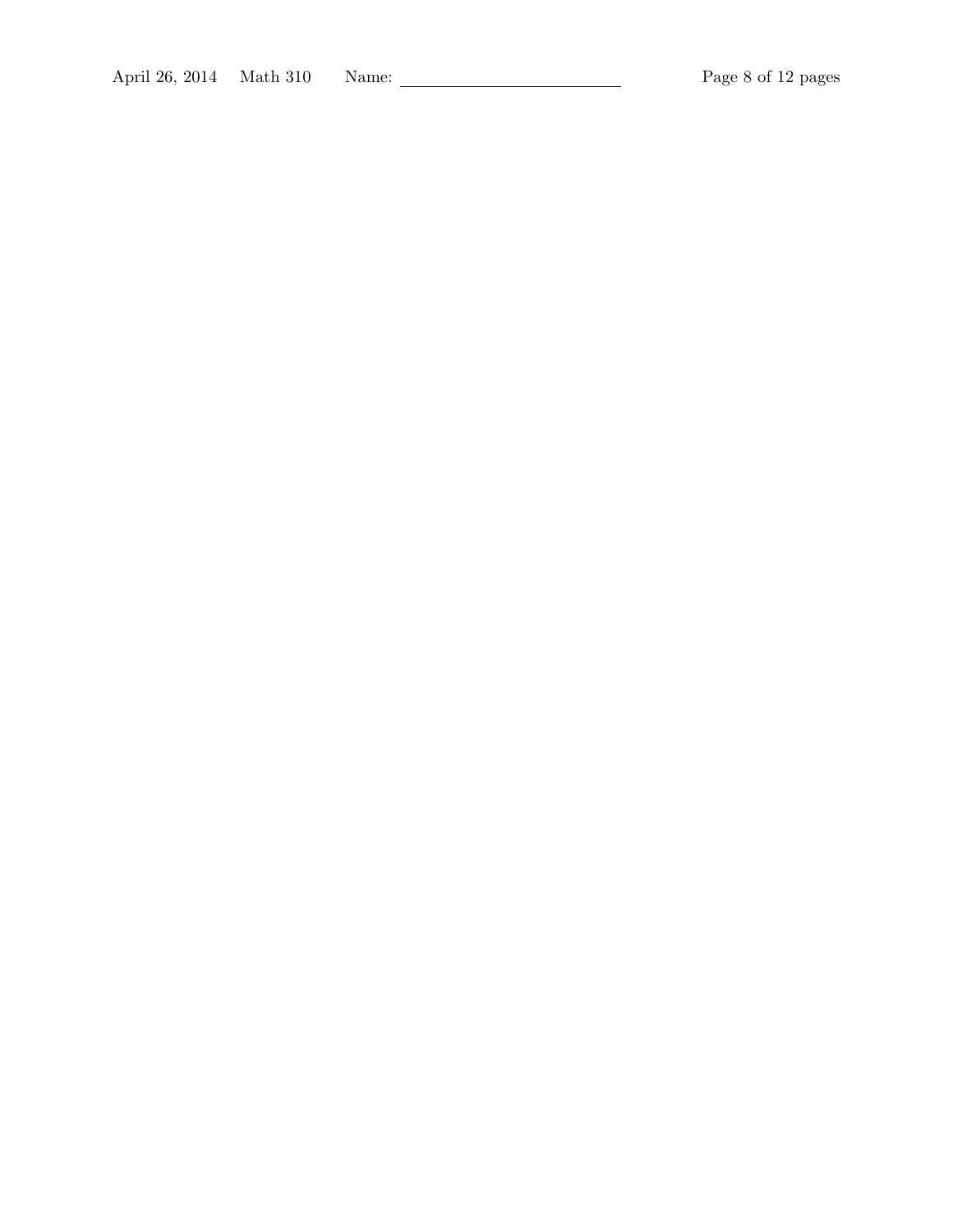[18] **6**.  $P_2(\mathbb{R})$  is an inner product space with the following inner product:

$$
\langle f(x), g(x) \rangle = \int_{-1}^{1} f(t)g(t) dt.
$$

Let  $T: P_2(\mathbb{R}) \to P_2(\mathbb{R})$  be a linear operator defined by

$$
T(a + bx + cx^{2}) = \left(a - \frac{b}{\sqrt{3}}\right) + \left(-a\sqrt{3} + b - \frac{c}{\sqrt{3}}\right)x + cx^{2}
$$

for  $a, b, c \in \mathbb{R}$ .

(a) Find the positive real number *k* such that

$$
\beta = \left\{ \frac{1}{\sqrt{2}}, \, x \sqrt{\frac{3}{2}}, \, k(3x^2 - 1) \right\}
$$

is an orthonormal basis for the inner product space  $P_2(\mathbb{R})$ .

- (b) Prove that *T* is self-adjoint.
- (c) Find an orthonormal basis  $\gamma$  for  $P_2(\mathbb{R})$  consisting of eigenvectors of *T*.